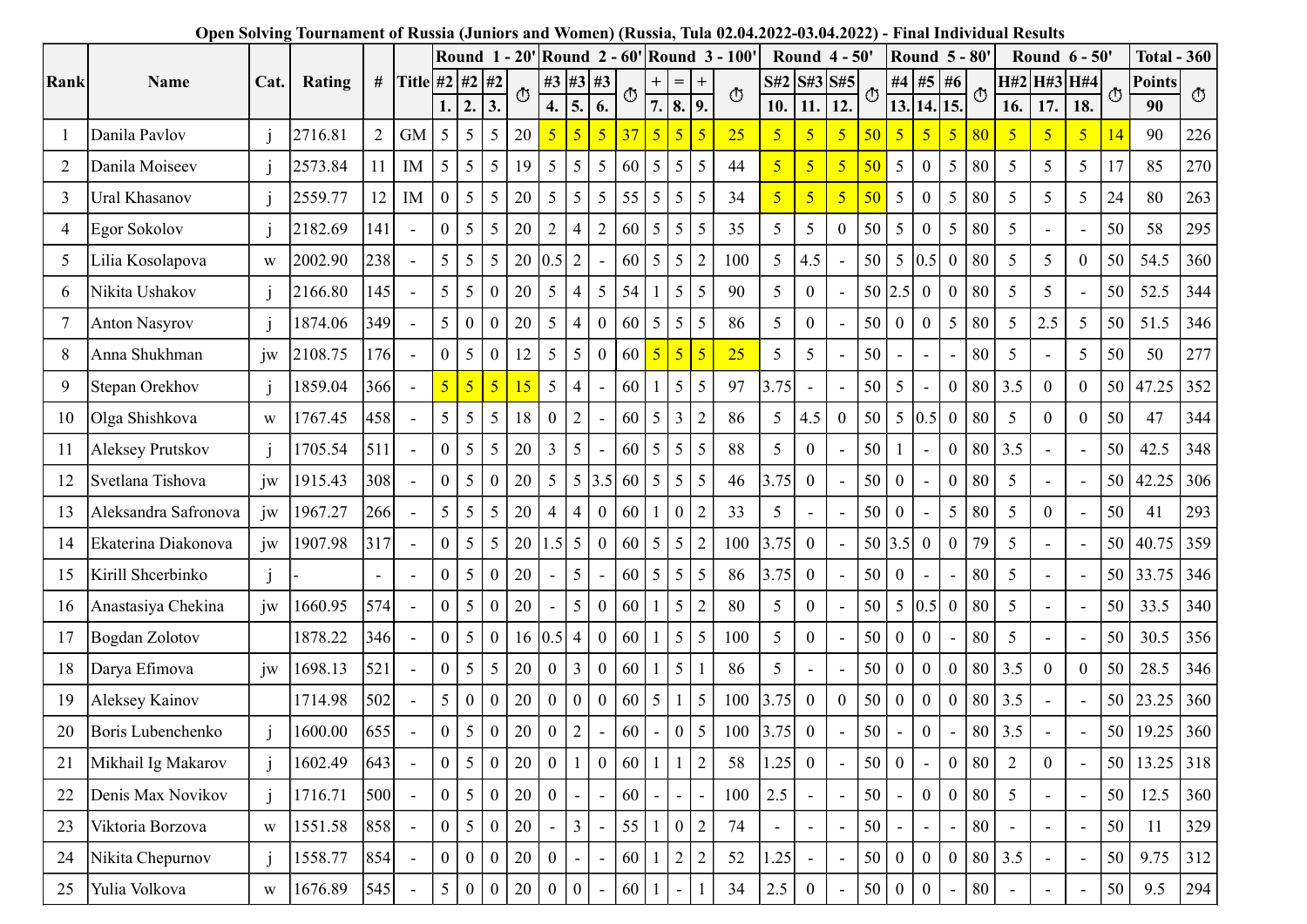|                            |                                |           |                          |                  |                                           |          |                               |                |                |                |                                 |                 |                 | Round 1 - 20' Round 2 - 60' Round 3 - 100 |    |                          | Round 4 - 50'            |                          |                          | <b>Round 5 - 80'</b>     |                  |                |        |                          | Round 6 - 50'            |                          |    | <b>Total - 360</b> |               |
|----------------------------|--------------------------------|-----------|--------------------------|------------------|-------------------------------------------|----------|-------------------------------|----------------|----------------|----------------|---------------------------------|-----------------|-----------------|-------------------------------------------|----|--------------------------|--------------------------|--------------------------|--------------------------|--------------------------|------------------|----------------|--------|--------------------------|--------------------------|--------------------------|----|--------------------|---------------|
| Rank<br>Name               | Cat.                           | Rating    |                          | # Title #2 #2 #2 |                                           |          | $_{\bigodot}$                 |                |                | #3 #3 #3       | O                               | $+$   =         |                 | $+$<br>$\bigcirc$                         |    | $S#2$ $S#3$ $S#5$        |                          |                          | O                        | #4 #5 #6                 |                  |                | O      |                          | H#2 H#3 H#4              |                          | ⊕  | Points             | $\circled{5}$ |
|                            |                                |           |                          |                  | 1.   2.                                   |          | 3.                            | 4.             | 5 <sub>1</sub> | 6.             |                                 |                 | 7. 8. 9.        |                                           |    | 10.                      | 11.                      | 12.                      |                          | 13. 14.                  |                  | $\vert$ 15.    |        | 16.                      | 17.                      | 18.                      |    | 90                 |               |
| 26-27 Irina Shidlovskaia   | $\ensuremath{\text{W}}\xspace$ | 1477.19   | 870                      | $\sim$           | 5 <sup>5</sup>                            |          | $\boldsymbol{0}$<br><b>20</b> | $\overline{2}$ | $\overline{2}$ |                | 60                              | $\overline{0}$  |                 | 100                                       |    | $\boldsymbol{0}$         | $\overline{\phantom{a}}$ | $\sim$                   | 50                       |                          |                  |                | 80     | $\overline{\phantom{a}}$ | $\sim$                   | $\sim$                   | 50 | 9                  | 360           |
| 26-27 Alexander R Sviridov |                                | 1614.25   | 627                      | $\sim$           | $\overline{0}$                            |          | $\boldsymbol{0}$<br>20        | $\overline{0}$ | 3              |                | 60                              | $\overline{0}$  |                 | $100\,$                                   |    | 2.5                      | $\sim$                   | $\overline{\phantom{a}}$ | 50                       | $\overline{0}$           | $\mathbf{0}$     |                | 80     | 3.5                      |                          | $\overline{\phantom{a}}$ | 50 | 9                  | 360           |
| 28<br>Nikita Drozdov       | $\mathbf{1}$                   | 1585.04   | 820                      | $\sim$           | $\Omega$                                  | 5        | 20<br>$\sim$                  | $\Omega$       |                |                | 60                              |                 |                 | 34                                        |    | $\overline{0}$           | $\overline{0}$           | $\overline{\phantom{a}}$ | 50                       |                          | $\mathbf{0}$     | -0             | 80     | 2                        |                          | $\sim$                   | 50 | 8                  | 294           |
| 29<br>Abdullo Avloev       |                                | 1600.00   | 655                      | $\sim$           | $\overline{0}$                            | 0        | $\mathbf{0}$<br>20            | $\theta$       |                |                | 60                              | 2 3             |                 | 86                                        |    | $\boldsymbol{0}$         |                          | $\overline{\phantom{a}}$ | 50                       | $\overline{0}$           | $\mathbf{0}$     | $\bf{0}$       | 80     | $\overline{2}$           |                          | $\sim$                   | 50 | 8                  | 346           |
| 30<br>Andrey Slepnev       | $\mathbf{1}$                   | 1600.00   | 655                      | $\sim$           | $\theta$                                  | 0        | 20<br>$\sim$                  | $\theta$       |                |                | 60                              |                 | 3               | 54                                        |    | 1.25                     | $\sim$                   | $\overline{\phantom{a}}$ | 50                       | $\overline{0}$           | $\overline{0}$   | $\theta$       | 80     |                          |                          | $\overline{\phantom{a}}$ | 50 | 7.25               | 314           |
| Margarita Popushoi<br>31   | jw                             |           | $\overline{\phantom{a}}$ | $\sim$           | $\theta$                                  |          | $\overline{0}$<br>20          | $\theta$       | - 0            | $\sim$         | 60                              | $2 \mid 5$      |                 | 34                                        |    | $\overline{\phantom{a}}$ | $\sim$                   | $\sim$                   | 50                       | $\overline{\phantom{0}}$ | $\sim$           |                | 80     | $\overline{\phantom{a}}$ | $\sim$                   | $\sim$                   | 50 | $7\phantom{.0}$    | 294           |
| 32<br>Karina Stroganova    | jw                             | 1819.00 h |                          | $\sim$           | $\overline{0}$                            | 0        | $\boldsymbol{0}$<br>20        | $\Omega$       |                | $\theta$       | 60                              |                 | $\frac{1}{3}$   | 40                                        |    | $\overline{0}$           |                          | $\overline{\phantom{a}}$ | 50                       |                          | $\mathbf{0}$     |                | 80     | $\overline{2}$           |                          | $\overline{\phantom{a}}$ | 50 | $\overline{7}$     | 300           |
| 33<br>Elena Kolomiets      | W                              |           | $\overline{\phantom{a}}$ | $\sim$           | $\begin{bmatrix} 0 & 0 & 5 \end{bmatrix}$ |          |                               |                |                |                | 20   0   0   0   60   1   0   1 |                 |                 | 80                                        |    | $\mathbf{0}$             | $\mathbf{0}$             | $\overline{\phantom{a}}$ | $\vert 50 \vert 0 \vert$ |                          | $\sim$           |                | $- 80$ | $\boldsymbol{0}$         | $\mathbf{0}$             | $\sim$                   | 50 |                    | 340           |
| 34 Anastasia Puzanova      | jw                             | 1600.00   | 655                      | $\sim$           | $^{\mathrm{+}}$ 0 $^{\mathrm{+}}$         | $\Omega$ | $\overline{0}$<br>20          | $\overline{0}$ | l O            | $\overline{0}$ | 60                              |                 | $\vert 0 \vert$ | 37                                        |    | $\overline{0}$           | $\overline{0}$           | $\overline{0}$           | 50                       | $\overline{0}$           |                  |                | 80     | $\vert 3.5 \vert$        |                          | $\sim$                   | 50 | 5.5                | 297           |
| 35-37 Natalia Alekhina     | $\operatorname{SW}$            | 1412.79 h |                          | $\sim$           | $5\overline{)}$                           |          | $\boldsymbol{0}$<br>20        |                |                |                | 60                              |                 |                 | 100                                       |    |                          |                          |                          | 50                       |                          |                  |                | 80     |                          |                          | $\overline{\phantom{a}}$ | 50 | $\overline{5}$     | 360           |
| 35-37 Olga Kotukhova       | jw                             | 1600.00   | 655                      | $\sim$           | $\overline{0}$                            | $\sim$   | $\overline{0}$<br>20          |                | $\sqrt{ }$     |                | 60                              | $\vert 0 \vert$ |                 | 100                                       |    |                          | $\sim$                   | $\overline{\phantom{a}}$ | 50                       |                          |                  |                | $80\,$ |                          | $\overline{\phantom{a}}$ | $\overline{a}$           | 50 | 5                  | 360           |
| 35-37 Evgenia Mukhina      | jw                             |           |                          | $\sim$           | $\overline{0}$                            |          | 5<br>20                       |                |                |                | 60                              | $\overline{0}$  |                 | 100                                       |    |                          | $\sim$                   | $\sim$                   | 50                       |                          |                  |                | $80\,$ |                          |                          | $\overline{\phantom{a}}$ | 50 | 5                  | 360           |
| 38   Margarita Ser Sereda  | jw                             | 1584.04   | 830                      | $\sim$           | $\overline{0}$                            |          | 20                            | $\theta$       |                |                | 60                              |                 |                 |                                           | 14 |                          | $\sim$                   | $\blacksquare$           | 50                       |                          |                  |                | 80     |                          |                          | $\sim$                   | 50 | $\mathfrak{Z}$     | 274           |
| Alexandr Moshkantsev<br>39 | $\mathbf{j}$                   |           |                          | $\sim$           | $\theta$                                  | 0        | 20<br>$\sim$                  | $\Omega$       |                | $\theta$       | 60                              |                 | $\vert 0 \vert$ | 76                                        |    | $\overline{0}$           | $\overline{0}$           | $\blacksquare$           | 50                       |                          | $\overline{0}$   | $\theta$       | 80     | $\overline{0}$           | $\overline{0}$           | $\overline{\phantom{a}}$ | 50 | $\overline{2}$     | 336           |
| Zlata Volodicheva<br>40    | jw                             |           |                          | $\sim$           | $\Omega$                                  |          | 20                            | $\Omega$       |                |                | 60                              |                 | $\overline{0}$  | 91                                        |    | $\overline{0}$           | $\overline{0}$           |                          | 50                       | $\overline{0}$           | $\boldsymbol{0}$ | $\overline{0}$ | 80     | $\overline{0}$           | $\overline{0}$           | $\mathbf{0}$             | 50 | 2                  | 351           |
| 41-54 Darya Ablepova       | jw                             | 1597.22   | 782                      | $\blacksquare$   | $\overline{0}$                            |          | 20                            | $\Omega$       |                |                | 60                              |                 |                 | 100                                       |    |                          |                          |                          | 50                       |                          |                  |                | 80     |                          |                          | $\overline{\phantom{a}}$ | 50 | $\overline{0}$     | 360           |
| 41-54 Anna Afonasieva      | jw                             | 1598.48 h |                          | $\sim$           | $\theta$                                  |          | 20<br>$\sim$                  |                |                |                | 60                              |                 |                 | 100                                       |    | $\sim$                   | $\sim$                   | $\sim$                   | 50                       |                          |                  |                | 80     | $\overline{\phantom{a}}$ | $\sim$                   | $\sim$                   | 50 | $\boldsymbol{0}$   | 360           |
| 41-54 Elena Bystryakova    | $\mathrm{SW}$                  | 1600.00   | 655                      | $\sim$           | $\mathbf{0}$                              |          | $\overline{0}$<br>20          |                |                |                | 60                              |                 |                 | 100                                       |    |                          | $\sim$                   | $\overline{\phantom{a}}$ | 50                       |                          |                  |                | 80     |                          |                          | $\overline{\phantom{a}}$ | 50 | $\boldsymbol{0}$   | 360           |
| 41-54 Sofia Levina         | jw                             |           |                          | $\sim$           | $\Omega$                                  |          | 20                            |                |                |                | 60                              | $\vert 0 \vert$ |                 | 100                                       |    |                          |                          | $\blacksquare$           | 50                       |                          |                  |                | $80\,$ |                          |                          | $\overline{\phantom{a}}$ | 50 | $\overline{0}$     | 360           |
| 41-54 Veronika Odintsova   | jw                             | 1584.90   | 824                      | $\sim$           | $\overline{0}$                            |          | $\overline{0}$<br>20          | $\Omega$       |                |                | 60                              | $\overline{0}$  |                 | 100                                       |    |                          | $\overline{\phantom{a}}$ |                          | 50                       |                          |                  |                | 80     |                          |                          | $\sim$                   | 50 | $\boldsymbol{0}$   | 360           |
| 41-54 Valentina Petukhova  | jw                             |           | $\blacksquare$           | $\sim$           | $\overline{0}$                            |          | $\overline{0}$<br>20          |                |                |                | 60                              |                 |                 | 100                                       |    |                          | $\sim$                   | $\overline{\phantom{a}}$ | 50                       |                          |                  |                | 80     |                          |                          | $\overline{\phantom{a}}$ | 50 | $\boldsymbol{0}$   | 360           |
| 41-54 Viktoria Petukhova   | jw                             |           |                          | $\sim$           | $\overline{0}$                            |          | $\overline{0}$<br>20          | $\Omega$       | $\sqrt{ }$     | $\Omega$       | 60                              |                 |                 | 100                                       |    |                          | $\sim$                   | $\overline{\phantom{a}}$ | 50                       |                          |                  |                | 80     |                          |                          | $\sim$                   | 50 | $\mathbf{0}$       | 360           |
| 41-54 Yuliya Povarkova     | $\ensuremath{\text{W}}$        | 1571.97   | 841                      | $\sim$           | $\overline{0}$                            |          | $\boldsymbol{0}$<br>20        |                |                |                | 60                              | 0               |                 | 100                                       |    |                          |                          |                          | 50                       |                          |                  |                | $80\,$ |                          |                          | $\sim$                   | 50 | $\overline{0}$     | 360           |
| 41-54 Margarita Shkalova   | $\ensuremath{\text{W}}\xspace$ | 1592.68 h |                          | $\sim$           | $\overline{0}$                            |          | $\overline{0}$<br>20          | $\Omega$       | $\sqrt{ }$     |                | 60                              |                 |                 | 100                                       |    |                          | $\sim$                   |                          | 50                       |                          |                  |                | 80     |                          |                          | $\overline{\phantom{a}}$ | 50 | $\overline{0}$     | 360           |
| 41-54 Artem Slepnev        |                                | 1600.00   | 655                      | $\sim$           | $\theta$                                  |          | 20<br>$\blacksquare$          | $\Omega$       |                |                | 60                              | $\theta$        | 0.              | 100                                       |    | $\sim$                   | $\sim$                   | $\sim$                   | 50                       |                          |                  |                | 80     |                          |                          | $\sim$                   | 50 | $\theta$           | 360           |
| 41-54 Natalia Vakhnina     | jw                             |           | $\sim$                   | $\sim$           | $\theta$                                  |          | 20<br>$\sim$                  | $\Omega$       |                |                | 60                              |                 |                 | 100                                       |    |                          | $\overline{\phantom{0}}$ | $\overline{\phantom{a}}$ | 50                       | -                        |                  |                | 80     |                          | $\sim$                   | $\sim$                   | 50 | $\boldsymbol{0}$   | 360           |
|                            |                                |           |                          |                  |                                           |          |                               |                |                |                |                                 |                 |                 |                                           |    |                          |                          |                          |                          |                          |                  |                |        |                          |                          |                          |    |                    |               |